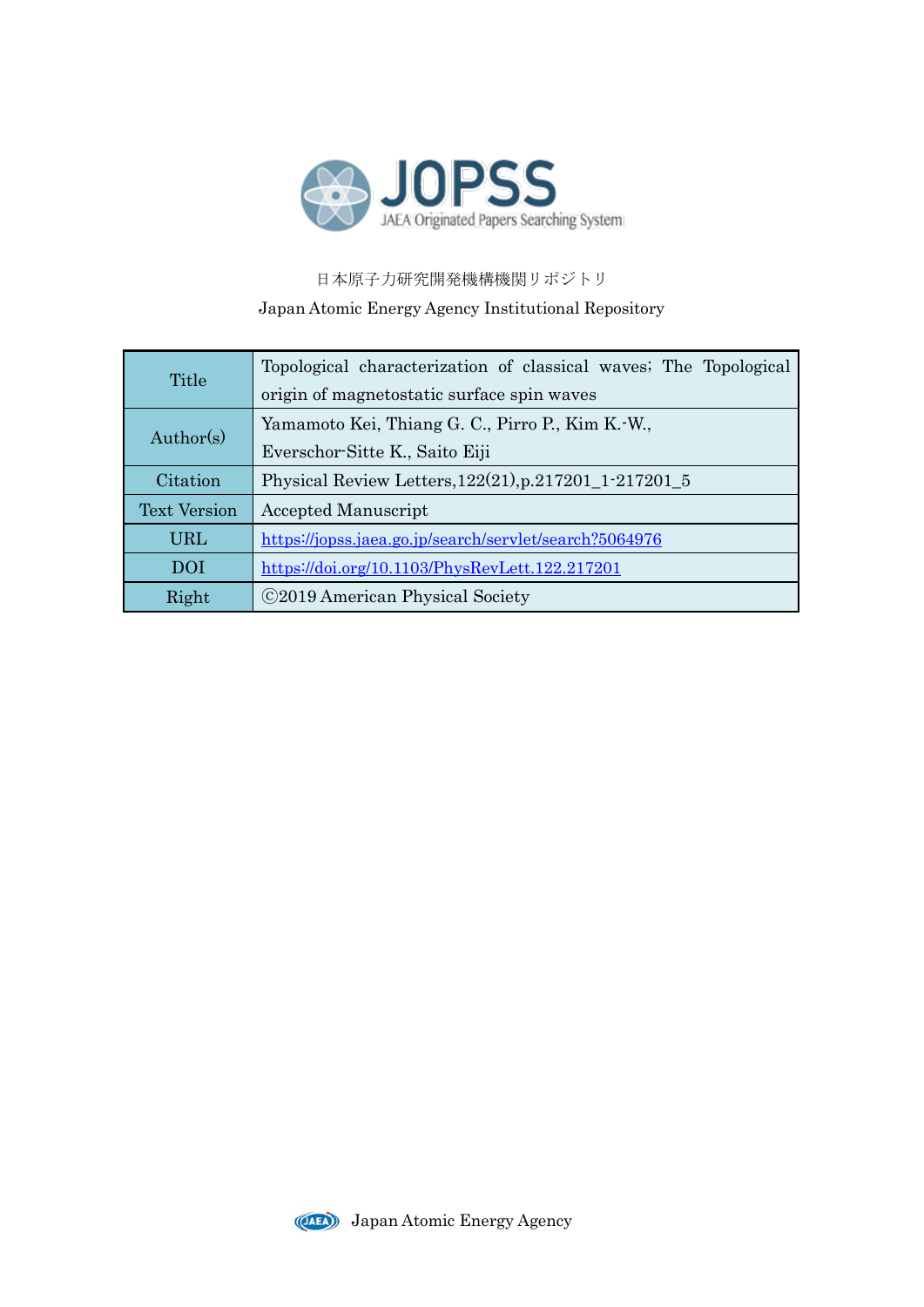## Topological characterization of classical waves: the topological origin of magnetostatic surface spin waves

Kei Yamamoto,<sup>1, 2, ∗</sup> Guo Chuan Thiang,<sup>3</sup> Philipp Pirro,<sup>4</sup>

Kyoung-Whan Kim,  $5, 6$  Karin Everschor-Sitte,  $5$  and Eiji Saitoh  $7, 8, 1$ 

<sup>1</sup> Advanced Science Research Center, Japan Atomic Energy Agency, Tokai 319-1195, Japan

 $^{2}$ Institut für Physik, Johannes Gutenberg-Universität Mainz, 55128 Mainz, Germany

Technische Universität Kaiserslautern, 67663 Kaiserslautern, Germany

 $<sup>5</sup>$ Institut für Physik, Johannes Gutenberg Universität Mainz, 55128 Mainz, Germany</sup>

<sup>6</sup>Center for Spintronics, Korea Institute of Science and Technology, Seoul 02792, Korea

<sup>7</sup>Department of Applied Physics, University of Tokyo, Tokyo 113-8656, Japan

8 Institute for Materials Research, Tohoku University, Sendai 980-8577, Japan

We propose a topological characterization of Hamiltonians describing classical waves. Applying it to the magnetostatic surface spin waves that are important in spintronics applications, we settle the speculation over their topological origin. For a class of classical systems that includes spin waves driven by dipole-dipole interactions, we show that the topology is characterized by vortex lines in the Brillouin zone in such a way that the symplectic structure of Hamiltonian mechanics plays an essential role. We define winding numbers around these vortex lines and identify them to be the bulk topological invariants for a class of semimetals. Exploiting the bulk-edge correspondence appropriately reformulated for these classical waves, we predict that surface modes appear but not in a gap of the bulk frequency spectrum. This feature, consistent with the magnetostatic surface spin waves, indicates a broader realm of topological phases of matter beyond spectrally gapped ones.

The principle of bulk-edge correspondence is a cornerstone in the field of topological phases of matter [1]: at the boundary of a system whose bulk frequency spectrum is topologically nontrivial, there should appear localized edge modes with eigenfrequencies in a gap of the bulk spectrum. This principle underlies the unconventional stability of chiral edge states in quantum Hall insulators [2] and Dirac surface states of topological insulators [3], and has more recently led to predictions of edge modes in various classical systems [4–6]. The bulk system topology is usually characterized by a topological invariant defined for Hamiltonians describing spatially unbounded systems with specified symmetry operations. It dictates the existence and number of topologically protected edge modes. The corresponding hallmark of these edge states is their robustness against symmetrypreserving perturbations.

The insensitiveness of edge states to material parameters strikes a chord in the field of magnetism. Since their discovery in 1960 [7], ferromagnetic spin waves known as "magnetostatic surface waves" (MSSWs) have been a subject of various experimental and theoretical studies. These edge modes owe their intrinsic chiral structure to dipole-dipole interactions. MSSWs propagate perpendicular to the ordered magnetization regardless of the sample geometry, be it a slab [8] or a sphere [9]. They are known to be anomalously robust against back scatterings [10, 11], hinting towards a topological origin. The chirality and robustness render them interesting for many fundamental studies, e.g. for non-reciprocal transport of spin [12] and heat [13]. Today, in the context of magnon

spintronics [14], MSSWs are almost exclusively used in studies of spin-wave transport in microstructures since they offer the largest decay length of all available modes and are easily excited by the commonly used inductive microwave antennas. It is therefore of fundamental interest whether MSSWs are indeed topologically protected or not.

In this Letter, we show that the bulk Hamiltonian of spin waves in the presence of dipole-dipole interactions is characterized by a topological invariant. A pair of vortex lines in the Brillouin zone acts as extended Dirac monopoles, which cannot be removed by small continuous changes in system parameters. We demonstrate that these topological vortex lines lead to MSSWs via the notion of class CI semimetals, where CI denotes the symmetry class formally defined by the presence of two symmetry operators  $\Gamma$  and  $\mathcal{T}$  [15]. Even though they are conventionally called chiral and even time-reversal symmetry respectively, these mathematical operations are realized for MSSWs as the symplectic structure [16] and the reality condition that are both inherent to classical mechanics. We first show that in a quantum mechanical context, class CI semimetals have edge states which appear in a band gap. The dipolar Hamiltonian has a topologically nontrivial class CI semimetal structure. Because it describes classical waves, however, the topological edge states have instead eigenfrequencies above the bulk spectrum, in agreement with MSSWs. Motivated by this example, we establish a new type of bulk-edge correspondence for a general class of classical mechanical systems (FIG.  $1(a)$ ).

<sup>&</sup>lt;sup>3</sup> School of Mathematical Sciences, University of Adelaide, SA 5000, Australia

 $4\textit{Fachbereich Physik}$  and Landesforschungszentrum OPTIMAS,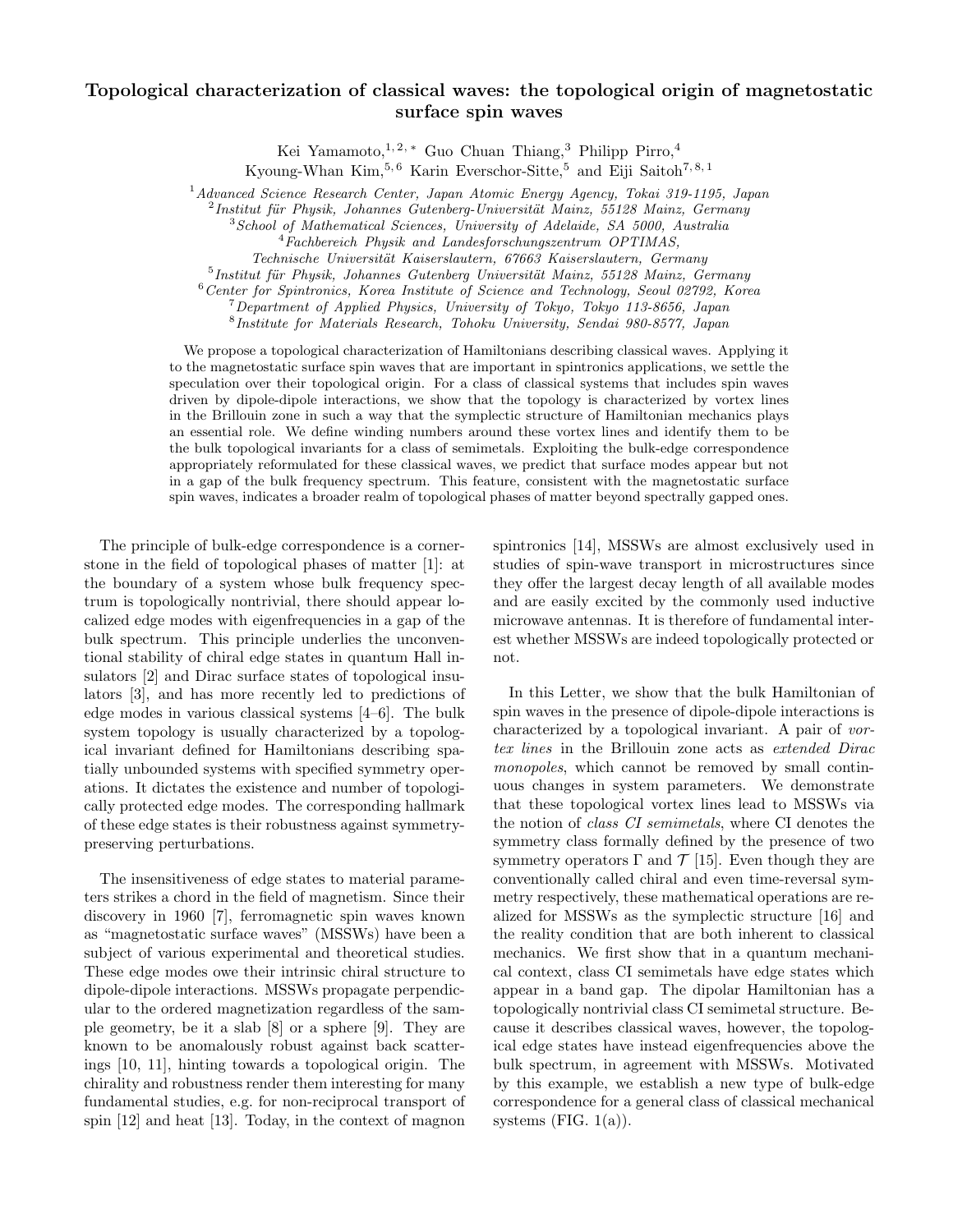

FIG. 1. (a) The class of systems presented in the Letter. The symmetry class is CI with  $\Gamma$  and  $\mathcal{T}$ , but we further focus on a subclass, denoted CI<sup>\*</sup>, in which  $\omega$  plays the role of Γ. (b) The real space setup (Left) and the corresponding Fourier space (Right) structure for MSSWs. The green straight lines along  $k_y$  axis belong to class AIII with well-defined winding numbers.

It is instructive to first visualize the setup (FIG. 1(b)). The 3D Brillouin zone in class CI can be sliced up into 1D subsystems (green straight lines in FIG. 1(b)), which generically possess only Γ-symmetry and thus belong to class AIII. As in the Su-Schrieffer-Heeger model [17], the bulk topological invariant of class AIII in 1D is the integer winding number over the 1D Brillouin zone. Its nonzero value guarantees topologically protected dangling edge modes [18, 19] even in the presence of disorder [20, 21]. For dipolar spin waves, each subsystem gives winding number  $\pm 1$  which remains constant as the slice is varied, unless a vortex line is crossed, forcing a discontinuous jump by 2. This topological structure is analogous to Weyl semimetals, where the slice-wise 2D Chern number stays constant away from band-crossings (Weyl points) in the 3D Brillouin zone, but changes discontinuously when a Weyl point is traversed [22]. While Weyl semimetals are characterized by the Dirac monopole charges of the Weyl points (along with the Dirac strings connecting them [23, 24]), the dipolar spin wave Hamiltonian features vortex lines of 1D "extended monopoles" in 3D, i.e. topological defects of codimension two.

We elaborate on this structure by elementary winding number analysis augmented with  $\mathcal{T}$ -symmetry, following ideas in Refs. [23, 25]. We assume that the system is periodic on a 3D lattice  $\mathbb{Z}^3$  and denote the Brillouin zone by  $\mathbb{T}^3$ . By definition of a class CI Hamiltonian H [15], given are a unitary  $\Gamma$  and an antiunitary  $\mathcal T$  such that  ${H, \Gamma} = [H, \mathcal{T}] = {\Gamma, \mathcal{T}} = 0, \Gamma^2 = \mathcal{T}^2 = 1$  where  $[\cdot, \cdot]$  $({}, , \cdot)$  denotes (anti-)commutator. In the Brillouin zone,



FIG. 2. (a) Graphical proof of the charge cancellation. Due to  $2\pi$  periodicity in  $k_x, k_y$ , the solid, dashed and dotted loops are continuously deformable to each other without crossing TRIMs. The dotted loops are contractible to two points, hence trivial with zero winding. (b) Determination of the winding of large loops by a deformation of small loops. Due to T-symmetry, large loops  $k_x = k_0$  and  $k_x = -k_0$  have the same windings  $w = w_{\mathcal{T}}$ .

Γ-symmetry means

$$
H_{\mathbf{k}} = \begin{pmatrix} 0 & U_{\mathbf{k}} \\ U_{\mathbf{k}}^{\dagger} & 0 \end{pmatrix}, \qquad \mathbf{k} = (k_x, k_y, k_z) \in \mathbb{T}^3, \quad (1)
$$

in a basis in which  $\Gamma = \mathbb{1} \otimes \sigma_3$  ( $\sigma_{1,2,3}$  denote Pauli matrices), while time-reversal symmetry  $\mathcal T$  relates the Hamiltonian at **k** and  $-k$  by  $U_{-k} = U^t_k$ . Suppose  $H_k$ is gapped, i.e. its eigenvalues are all nonzero, on  $\mathbb{T}^3 \backslash L$ where  $L = \{ k \in \mathbb{T}^3 | k_x = 0, \pi, k_y = 0, \pi \}$  is a set of four vortex lines parallel to  $k_z$ . More general line defects are obtained by either deforming or splitting the four straight lines passing through the TRIMs on  $k_z = 0$ plane [26]. Here we focus on the straight line configuration realized by MSSWs for readability. The gap condition means  $\det U_{\mathbf{k}} \neq 0$  on  $\mathbb{T}^3 \backslash L$ . Let us first examine the slice  $\mathbb{T}^2 = \{ \mathbf{k} \in \mathbb{T}^3 | k_z = 0 \}$ , which the vortex lines intersect at its four time-reversal invariant momenta (TRIMs). Take a small but otherwise arbitrary loop  $\ell_a$ encircling only the  $a$ -th TRIM (labelling in FIG. 2(a)), oriented counterclockwise. Define its winding number by

$$
w_a = \frac{1}{2\pi i} \oint_{\ell_a} d \{\ln (\det U_{\mathbf{k}})\}, \quad a = 0, 1, 2, 3. \tag{2}
$$

The winding number is an integer topological invariant, insensitive to perturbations of  $U$  (thus of  $H$  that respects Γ and the gap condition), and deformations of  $\ell_a$  (avoiding the vortices). As graphically proven in FIG.  $2(a)$ , there is a "charge cancellation" consistency condition  $\sum_{a=0}^{3} w_a = 0$  because the sum may be evaluated in a second way which is manifestly trivial.

By  $\mathcal T$ -symmetry, the  $w_a$  are enough to determine the winding numbers along "large" loops of  $\mathbb{T}^2$  (say, at constant  $k_x$  or  $k_y$ , FIG. 2(b)). First, any small loop  $\ell_a$  can be deformed into a symmetric one which is mapped onto itself under  $\mathcal{T} : \mathbf{k} \to -\mathbf{k}$ . In Eq. (2), the integrand for one half of  $\ell_a$  is repeated on the other half, so that the total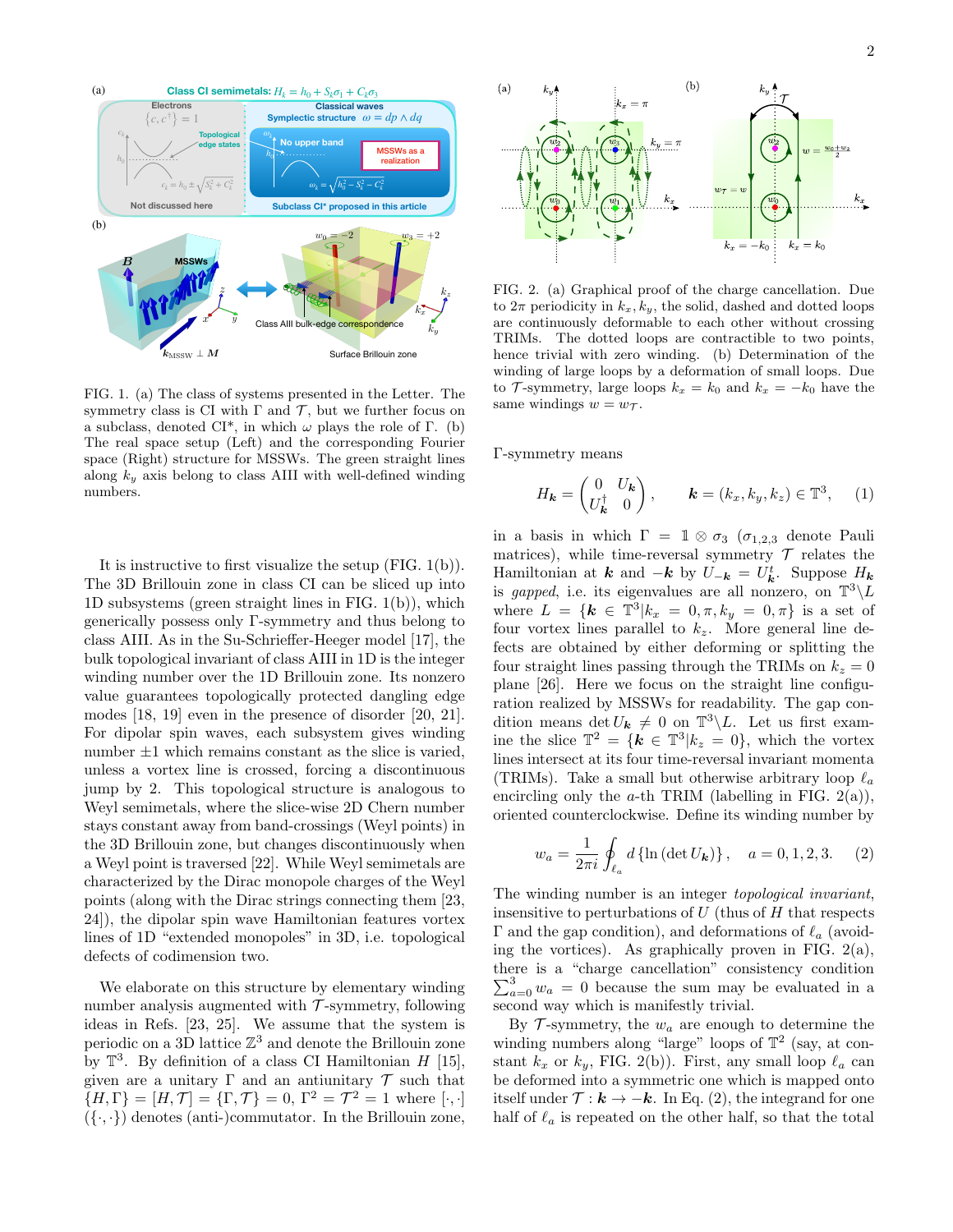line integral should be an even integer. Similarly, a large winding around  $k_y$  at a fixed  $k_x = k_0 \neq 0, \pi$  must equal that at  $k_x = -k_0$  evaluated along the opposite orientation, and they are constrained by their sum equalling that of the enclosed small windings. As for the 2D slices with  $k_z \neq 0$ ,  $\pi$  which do not respect  $\mathcal T$  individually, continuity along  $k_z$  forces on them the same topological structure as the  $k_z = 0$  slice (FIG. 1(b)). To summarize, Hamiltonians in class CI with 1D line defects L are topologically characterized by three independent small even windings  $(w_0, w_1, w_2) \in (2\mathbb{Z})^3$ . If  $w_a \neq 0$ , there is a corresponding vortex line of topologically protected gapless points or singularities of  $H_{\boldsymbol{k}}$ .

To obtain the CI semimetal bulk-edge correspondence, consider for some fixed  $k_x, k_z \neq 0, \pi$ , the two class AIII 1D subsystems  $\mathbb{T}_{(k_x,k_z)}$  and  $\mathbb{T}_{(-k_x,-k_z)}$  along the y direction. Their (large) winding numbers are equal and opposite by  ${\mathcal T}$ -symmetry, and if nonzero, the 1D bulk-edge correspondence of class AIII ensures that when a surface is cut along x-z plane, there appear surface-localized eigenstates of  $H$  with zero eigenvalue. A similar argument holds with x replaced by y. If at least one  $w_a$  is nonzero, then some  $\mathbb{T}_{k_x,k_z}$  or  $\mathbb{T}_{k_y,k_z}$  has nonzero winding number, implying the existence of edge eigenstates.

The application of the CI semimetal setup presented above requires a Hamiltonian operator acting on a complex Hilbert space. To introduce such a structure for classical mechanical systems on a lattice  $\mathbb{Z}^3$ , a metric plays a crucial role; below we explain why [26]. In classical mechanics [16], one starts from a real symplectic vector space V whose coordinates are canonical variables  $v = (\{p_n\}, \{q_n\})^t \in V, n \in \mathbb{Z}^3$ . The symplectic twoform  $\omega = \sum_{n} dp_n \wedge dq_n$  can be regarded as a linear map identifying  $V$  with the dual space  $V^*$ . In linearized problems, the dynamics is determined by a positive definite quadratic energy function  $E(v)$ , i.e. another linear map  $V \rightarrow V^*$ . Hamilton's equations of motion read  $dv/dt = I \circ E(v)$ , where  $I = \omega^{-1} : V^* \to V$  is the Poisson bracket and  $\circ$  denotes composition of maps. Note that E is not an operator (a map  $V \to V$ ). One way of promoting the energy  $E: V \to V^*$  to an operator is to assume that a preferred metric  $g: V \to V^*$  is given on V and define  $H = g^{-1} \circ E : V \to V$ . Indeed H defined in this way is what one calls Hamiltonian in problems where V comes with a natural Euclidean metric. Now the equations of motion may be rewritten as  $dv/dt = JHv$  where  $J = I \circ g : V \to V$  satisfies  $J^t = -J$  (transpose with respect to g). By rescaling  $g' = g \circ \sqrt{-(I \circ g)^{-2}}$ , we can further arrange for  $J^2 = -1$ .

For a given classical system with a (rescaled) metric as above, i.e. maps  $\omega, E, g: V \to V^*$ , we shall say  $H = g^{-1} \circ E$  belongs to *class CI*<sup>\*</sup> if there exists a positive  $h_0 \in \mathbb{R}^+$  such that  $\{H - h_0, J\} = 0$  with  $J = \omega^{-1} \circ g$ . To recognize the connection to the definition of class CI, we complexify  $V$  to  $V^{\mathbb{C}} = V \oplus iV$  and extend  $g, H, J$  complex linearly to  $V^{\mathbb{C}}$ . This step is usually implicit when

one carries out Fourier transforms. Here, H always has the even "time-reversal" symmetry  $\mathcal T$  of complex conjugation, reflecting the reality of the original problem. One can also introduce a chiral symmetry  $\Gamma = iJ$ , which is unitary and satisfies  $\{H - h_0, \Gamma\} = \{\mathcal{T}, \Gamma\} = 0, \Gamma^2 = 1.$ Therefore, a classical  $H$  in class  $CI^*$  has the complexified  $H - h_0$  in class CI. If  $H - h_0$  is semimetallic with vortex lines L, the winding numbers  $(w_0, w_1, w_2)$  topologically characterize H. In a basis where  $\Gamma = \mathbb{1} \otimes \sigma_2$ , the classical Hamiltonian takes its canonical form

$$
H = h_0 + S \otimes \sigma_1 + C \otimes \sigma_3 \tag{3}
$$

with some real operators  $S, C$ . A basis transform by  $Q =$  $\{1+i(\sigma_1+\sigma_2+\sigma_3)\}/2$  brings Γ into  $Q^{\dagger}\Gamma Q = \mathbb{1}\otimes \sigma_3$  and  $H - h_0$  into the off-diagonal form as in Eq. (1) with the Fourier transform of  $U = C - iS$  providing the winding numbers, Eq. (2). If some  $w_a \neq 0$ , the CI semimetal bulk-edge correspondence predicts edge states in the gap of *H* at  $h_0$ , i.e.  $Hv_{n_0} = h_0v_{n_0}$ .

We now reveal that the edge states  $v_{n_0}$  appear above the physical bulk frequency spectrum. Although the eigenvalues of  $H$  do not equal physical eigenfrequencies in general, there is a one-to-one correspondence between them within class CI<sup>\*</sup>. Suppose  $0 \neq v_{n+} \in V$  is an eigenvector of H with eigenvalue  $h_0 + \epsilon_n > 0$ . The class CI<sup>\*</sup> condition  $\{H - h_0, J\} = 0$  implies that  $v_{n-} \equiv Jv_{n+} \in V$ satisfies  $Hv_{n-} = (h_0 - \epsilon_n)v_{n-}$ . Whether  $\epsilon_n = 0$  or not,  $v_{n-} \not\propto v_{n+}$  because the eigenvalues of J are  $\pm i$  while  $v_{n\pm}$ are both real. Hence all eigenvectors of H come in pairs  $v_{n\pm}$  mutually related by J with respective eigenvalues  $h_0 \pm \epsilon_n$ . One can choose the label *n* such that  $\epsilon_n \geq 0$ . Since  $v_{n\pm}$  form a complete set of basis vectors, the general solution of Hamilton's equations  $dv/dt = JHv$  is given by  $v = \sum_{n,\pm} c_{n\pm}(t)v_{n\pm}$  with the time-dependent coefficients satisfying

$$
\frac{d}{dt}\begin{pmatrix}c_{n+}\\c_{n-}\end{pmatrix} = \begin{pmatrix}0&-h_0+\epsilon_n\\h_0+\epsilon_n&0\end{pmatrix}\begin{pmatrix}c_{n+}\\c_{n-}\end{pmatrix}.
$$
 (4)

This yields

$$
c_{n\pm} = A_n (h_0 \pm \epsilon_n)^{-1/2} \cos(\omega_n t + \alpha_n \mp \pi/4) \tag{5}
$$

where  $A_n, \alpha_n$  are constants and  $\omega_n = \sqrt{h_0^2 - \epsilon_n^2}$  is the physical eigenfrequency. This clearly shows that the edge states with  $\epsilon_{n_0} = 0$  have the physical frequency  $\omega_{n_0} = h_0$ higher than those of the bulk modes with  $\epsilon_n \neq 0$ .

While our topological characterization of class CI Hamiltonians is interpreted in the classical mechanical framework, previous studies of topological spin waves [5, 27, 28] focused on eigenvalues of  $iJH$  in the Bogoliubovde Gennes formalism. To the best of our knowledge, their approach seems to always predict gapless edge modes, and consequently Ref. [5] missed the topological nature of MSSWs.

To summarize, classical problems with a metric have a natural candidate for chiral symmetry in  $\Gamma = iJ =$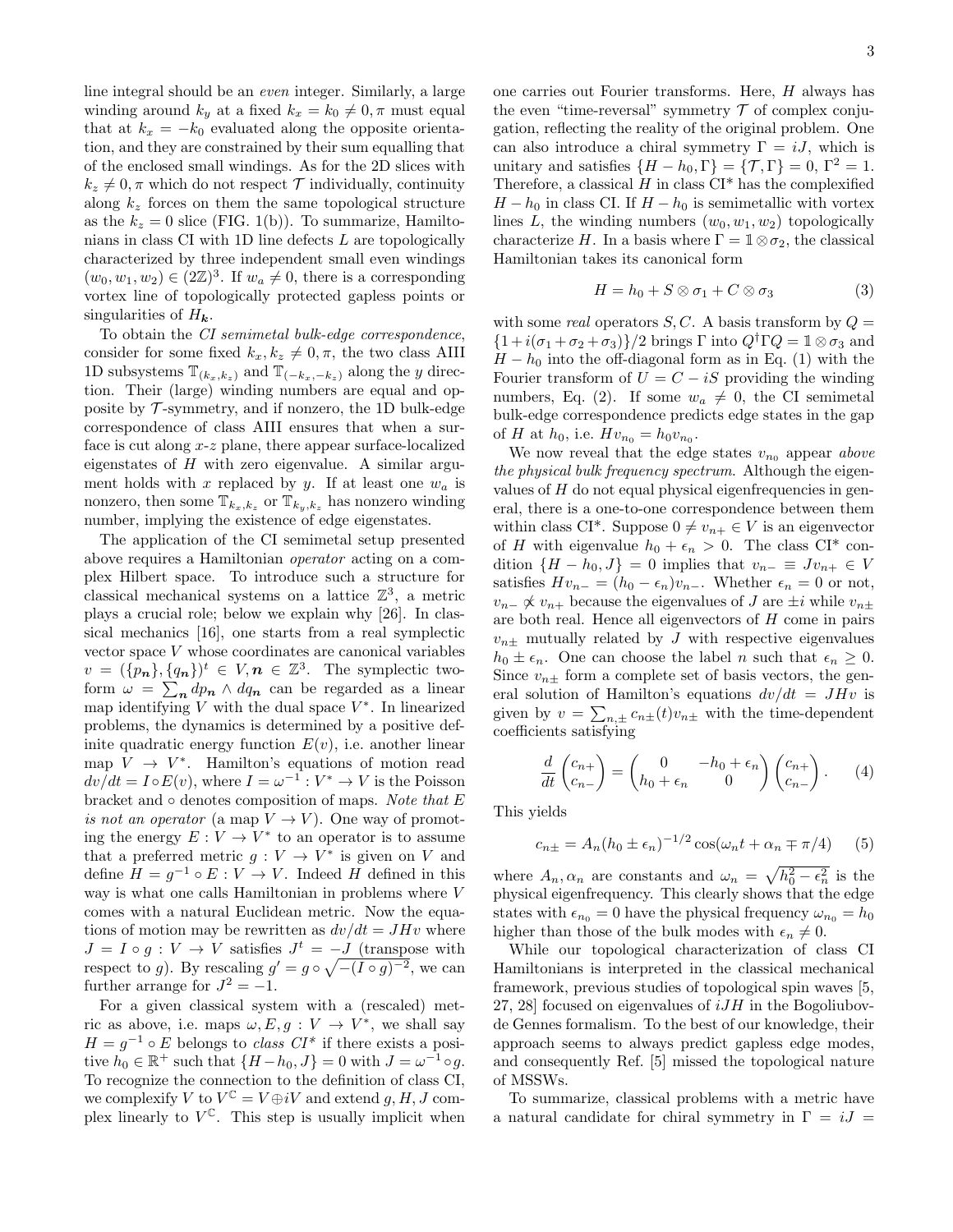$i\omega^{-1} \circ g$ . If H up to a constant shift anticommutes with  $\Gamma$ , the (real) eigenvectors of  $H$  do coincide with the physical eigenstates, while its eigenvalues  $h_0 \pm \epsilon_n$  correspond to the physical eigenfrequencies  $\omega_n = \sqrt{h_0^2 - \epsilon_n^2}$ . If there is a "gapless" edge "state" of H ( $\epsilon_{n_0} = 0$ ) protected by a CI semimetal structure, there exists an edge-localized physical eigenstate whose frequency  $(\omega_{n_0} = h_0)$  appears above the bulk frequency spectrum.

The general framework presented above requires only the specified symmetry conditions. We now demonstrate that all those assumptions are almost faithfully respected by dipolar spin waves traveling perpendicular to the magnetization [8]. Consider a simple cubic lattice of classical spins interacting only with an external magnetic field  $B > 0$  along z direction and between each other via dipole-dipole interactions. The ground state satisfies  $s_n = (0, 0, 1), n \in \mathbb{Z}^3$  where  $s_n$  is the normalized spin vector at site  $n$ . The energy function of spin waves in terms of the linearized spin components  $s_n \approx (s_n^x, s_n^y, 1 - \{(s_n^x)^2 + (s_n^y)^2\}/2)$  yields [29]

$$
E = B' \sum_{n} s_n^{\alpha} s_n^{\alpha} - G \sum_{n \neq n'} \frac{\partial^2}{\partial n^{\alpha} \partial n'^{\beta}} \left( \frac{1}{|n - n'|} \right) s_n^{\alpha} s_n^{\beta},
$$
\n(6)

where sums over  $\alpha, \beta = x, y$  are implicit,  $B' = B +$  $4\pi G/3$  [30] and the constants B and G are appropriately normalized.  $s_n^x$  and  $s_n^y$  are identified to be  $p_n, q_n$ respectively with the area two-form of the sphere (phase space of  $s_n$ ) acting as the symplectic two-form  $\omega$  [31]. The system comes with the Euclidean metric  $g = \delta_{\alpha\beta}$ of the spin configuration space, with which the Hamiltonian  $H$  is identical to  $E$  as a matrix. Applying spatial Fourier transform, H decomposes over the Brillouin zone as two-by-two matrices  $H_{\mathbf{k}} = (B + D_{\mathbf{k}}) \mathbb{1} + S_{\mathbf{k}} \sigma_1 + C_{\mathbf{k}} \sigma_3$ (1 is the unit matrix) each acting on  $(p_k, q_k)$ . For  $k \approx 0$ , i.e. in the long-range limit, the coefficient functions are approximated by

$$
D_{\mathbf{k}} = 2\pi G \frac{k_x^2 + k_y^2}{|\mathbf{k}|^2}, S_{\mathbf{k}} = 2\pi G \frac{2k_x k_y}{|\mathbf{k}|^2}, C_{\mathbf{k}} = 2\pi G \frac{k_x^2 - k_y^2}{|\mathbf{k}|^2}.
$$
\n(7)

 $H_k$  is already in the class CI<sup>\*</sup> canonical form Eq. (3) with  $h_0 = B + D_k$  and has complex conjugation as a  $\mathcal{T}$ symmetry.  $\sigma_2$  is identified with a chiral symmetry, which is exact when  $D_k$  is constant. To compute the winding number, note  $U_{\mathbf{k}} = C_{\mathbf{k}} - iS_{\mathbf{k}}$  as stated below Eq. (3). Substituting it into Eq. (2) yields  $w_0 = -2$  around the origin (and  $k_z$  axis), proving that the dipolar Hamiltonian is topologically non-trivial. Although expressions for  $D_k$ ,  $S_k$ ,  $C_k$  away from the origin are not available in a closed analytical form, they can be numerically evaluated by Ewald's method [32] as plotted in FIG. 3. One confirms  $U_k \neq 0$  along  $k = (0, \pi, k_z), (\pi, 0, k_z)$  and  $U_k = 0$ (i.e. a vortex line is located) along  $\mathbf{k} = (\pi, \pi, k_z)$  [26]. Thus the topology of the dipolar spin wave Hamiltonian is characterized by  $(w_0, w_1, w_2) = (-2, 0, 0)$ . All the 1D



FIG. 3. Numerically evaluated Fourier transform of the Hamiltonian (6) for constant  $k_z$  slices (we set  $G = 1$ ):  $D_k$ (Left),  $S_{\mathbf{k}}$  (Center) and  $C_{\mathbf{k}}$  (Right) with  $k_z = 0$  (blue),  $0.2\pi$ (green) and  $0.5\pi$  (yellow).

slices for fixed  $k_x, k_z \neq 0, \pi$  have winding numbers  $\pm 1$ . Note that the slices  $\pm (k_x, k_z)$  are paired by the reality condition  $({}^{\omega}T\text{-symmetry}^{\omega})$  and represent the same physical degrees of freedom. Therefore, when a surface is cut along x-z plane, one surface mode for each  $k_x, k_z$  is expected.

Strictly speaking, the bulk-edge correspondence is valid only if  $D_k$  is constant. It is satisfied on the  $k_z = 0$ slice in the long-range limit as  $D_k \rightarrow 2\pi G$  and the eigenfrequency of the corresponding edge mode should be  $\omega = B + 2\pi G$ , which is precisely the frequency of MSSWs for  $k_z = 0$ . Although  $D_k$  deviates from  $2\pi G$ for  $k_{x,y}$  of order unity, the numerical calculation shows the  $k$  dependence is weak so that the chiral symmetry is approximately satisfied for  $k_z = 0$  (FIG. 3). In contrast, on planes with constant  $k_z \neq 0$ ,  $D_k$  varies as much as  $S_k$  or  $C_k$  does and chiral symmetry is violated. This can explain the lack of robustness of obliquely traveling MSSWs. Physically, we expect the chiral symmetry breaking term  $D_k$  to shift the frequency of the edge modes relative to that of bulk modes, eventually causing them to merge with the bulk band and disappear. To our knowledge, the fate of the class AIII bulk-edge correspondence when strict chiral symmetry is broken while the bulk winding is still well-defined is an open mathematical problem.

Finally we discuss the chiral, unidirectional propagation of MSSWs. When a surface is cut in the  $y$  direction as in Fig. 1(b), edge states appear on the surface Brillouin zone except for the projections of the bulk vortex lines  $k_x = 0, \pi$ . Thus the edge states always have nonzero components of  $k_x$  and one can define their chirality with respect to the  $x$  direction. The reality condition  $\mathcal T$  means the pair of edge states at  $\pm (k_x, k_z)$  are physically identical so that the sign of  $k_x$  itself cannot decide the direction of propagation. This however also implies there is one propagating mode for the pair of states, which is thus necessarily chiral (i.e. it can propagate in only one of  $\pm (k_x, k_z)$  directions). The "chiral symmetry" Γ is indeed correlated with the direction of propagation in the following way. Recall that class AIII edge states are eigenstates of Γ with their eigenvalues  $s = \pm 1$  for windings  $\pm 1$  [18, 19, 21]. Due to the T-symmetry, edge states with  $s = \pm 1$  are paired up and form a single phys